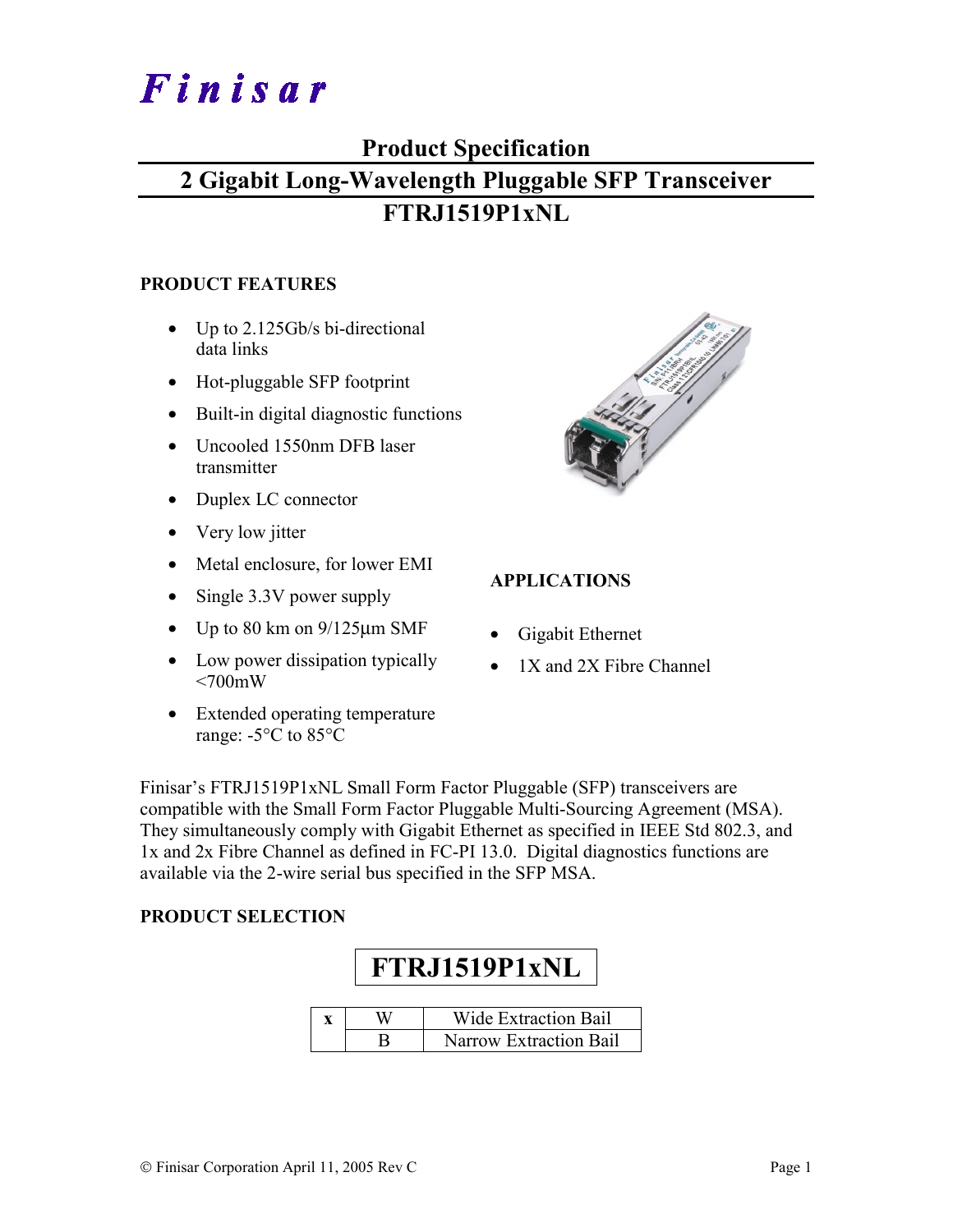#### **I. Pin Descriptions**

| Pin            | <b>Symbol</b>    | <b>Name/Description</b>                                        | Ref. |
|----------------|------------------|----------------------------------------------------------------|------|
|                | $\rm V_{EET}$    | Transmitter Ground (Common with Receiver Ground)               |      |
| $\overline{2}$ | $T_{FAULT}$      | Transmitter Fault. Not supported.                              |      |
| 3              | $T_{\text{DIS}}$ | Transmitter Disable. Laser output disabled on high or open.    | 2    |
| $\overline{4}$ | $MOD$ DEF $(2)$  | Module Definition 2. Data line for Serial ID.                  | 3    |
| 5              | $MOD$ DEF $(1)$  | Module Definition 1. Clock line for Serial ID.                 | 3    |
| 6              | $MOD$ $DEF(0)$   | Module Definition 0. Grounded within the module.               | 3    |
| 7              | Rate Select      | No connection required                                         | 4    |
| 8              | LOS.             | Loss of Signal indication. Logic 0 indicates normal operation. | 5    |
| 9              | $\rm V_{EER}$    | Receiver Ground (Common with Transmitter Ground)               |      |
| 10             | $\rm V_{EER}$    | Receiver Ground (Common with Transmitter Ground)               |      |
| 11             | $\rm V_{EER}$    | Receiver Ground (Common with Transmitter Ground)               |      |
| 12             | RD-              | Receiver Inverted DATA out. AC Coupled                         |      |
| 13             | $RD+$            | Receiver Non-inverted DATA out. AC Coupled                     |      |
| 14             | $\rm V_{EER}$    | Receiver Ground (Common with Transmitter Ground)               |      |
| 15             | $\rm V_{CCR}$    | Receiver Power Supply                                          |      |
| 16             | $V_{\rm CCT}$    | <b>Transmitter Power Supply</b>                                |      |
| 17             | $\rm V_{EET}$    | Transmitter Ground (Common with Receiver Ground)               |      |
| 18             | $TD+$            | Transmitter Non-Inverted DATA in. AC Coupled.                  |      |
| 19             | TD-              | Transmitter Inverted DATA in. AC Coupled.                      |      |
| 20             | $\rm V_{EET}$    | Transmitter Ground (Common with Receiver Ground)               |      |

Notes:

1. Circuit ground is internally isolated from chassis ground.

2. Laser output disabled on  $T_{DIS} > 2.0V$  or open, enabled on  $T_{DIS} < 0.8V$ .

3. Should be pulled up with 4.7k - 10 kohms on host board to a voltage between 2.0V and 3.6V. MOD DEF(0) pulls line low to indicate module is plugged in.

- 4. Finisar FTRJxx21xxxxx transceivers operate between OC-3 and OC-48, 1x and 2x Fibre Channel, and Gigabit Ethernet data rates and respective protocols without active control. Finisar FTRJxx19xxxxx transceivers operate at 1x and 2x Fibre Channel, and Gigabit Ethernet data rates and respective protocols without active control.
- 5. LOS is open collector output. Should be pulled up with 4.7k 10 kohms on host board to a voltage between 2.0V and 3.6V. Logic 0 indicates normal operation; logic 1 indicates loss of signal.



**Pinout of Connector Block on Host Board**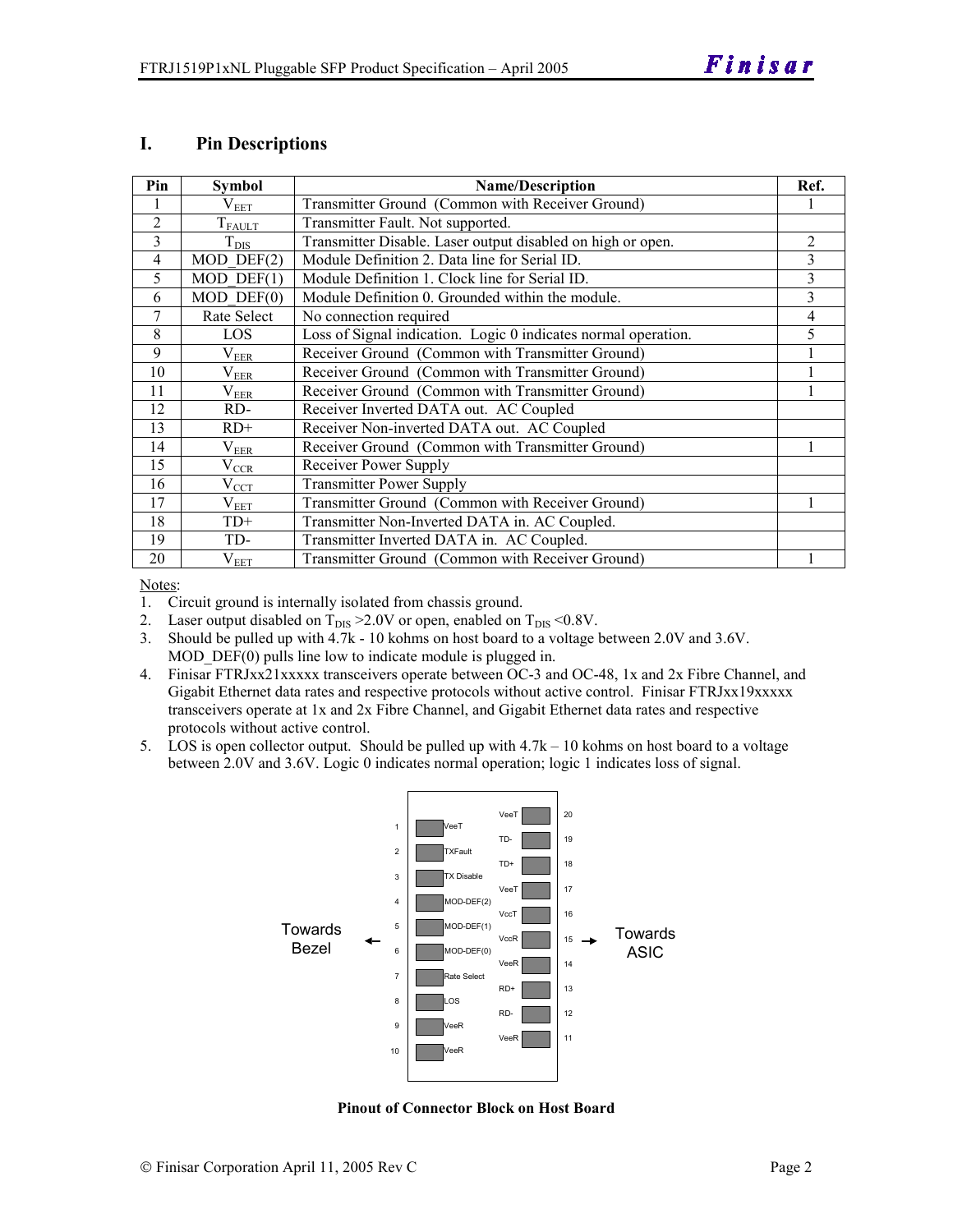#### **II. Absolute Maximum Ratings**

| <b>Parameter</b>                  | <b>Symbol</b> | Min    | Tvp | Max | Unit          | Ref |
|-----------------------------------|---------------|--------|-----|-----|---------------|-----|
| Maximum Supply Voltage            | Vcc           | $-0.5$ |     |     |               |     |
| Storage Temperature               |               | $-40$  |     |     | $\circ$       |     |
| <b>Case Operating Temperature</b> | OP-           | - 1    |     |     | $\circ$       |     |
| Relative Humidity                 | RH.           |        |     |     | $\frac{0}{0}$ |     |

#### **III.** Electrical Characteristics ( $T_{OP} = -5$  to 85 °C,  $V_{CC} = 3.00$  to 3.60 Volts)

| <b>Parameter</b>                    | Symbol           | Min         | <b>Typ</b> | Max          | Unit      | Ref.           |
|-------------------------------------|------------------|-------------|------------|--------------|-----------|----------------|
| Supply Voltage                      | Vcc              | 3.15        |            | 3.60         | V         |                |
| <b>Supply Current</b>               | Icc              |             | 200        | 300          | mA        |                |
| <b>Transmitter</b>                  |                  |             |            |              |           |                |
| Input differential impedance        | $R_{in}$         |             | 100        |              | Ω         | 2              |
| Single ended data input swing       | Vin, pp          | 250         |            | 1200         | mV        |                |
| <b>Transmit Disable Voltage</b>     | $\rm V_{D}$      | $Vec-1.3$   |            | Vcc          | V         |                |
| Transmit Enable Voltage             | $\rm V_{EN}$     | Vee         |            | $Vee+0.8$    | V         | 3              |
| <b>Transmit Disable Assert Time</b> |                  |             |            | 10           | <b>us</b> |                |
| Receiver                            |                  |             |            |              |           |                |
| Single ended data output swing      | Vout, pp         | 300         | 400        | 800          | mV        | $\overline{4}$ |
| Data output rise time               | եր               |             | 100        | 175          | ps        | 5              |
| Data output fall time               | $t_{\rm f}$      |             | 100        | 175          | <b>ps</b> | 5              |
| LOS Fault                           | $V_{LOS\_fault}$ | $Vec - 0.5$ |            | $Vec_{HOST}$ | V         | 6              |
| <b>LOS</b> Normal                   | $V_{LOS\,norm}$  | Vee         |            | $Vee+0.5$    | V         | 6              |
| Power Supply Rejection              | <b>PSR</b>       | 100         |            |              | mVpp      | $\overline{7}$ |
| Deterministic Jitter Contribution   | $RX \Delta DI$   |             |            | 51.7         | ps        | 8              |
| <b>Total Jitter Contribution</b>    | $RX \Delta TI$   |             |            | 122.4        | ps        |                |

Notes:

- 1. Non condensing.
- 2. Connected directly to TX data input pins. AC coupled thereafter.
- 3. Or open circuit.
- 4. Into 100 ohms differential termination.
- 5.  $20 80 \%$
- 6. Loss Of Signal is LVTTL. Logic 0 indicates normal operation; logic 1 indicates no signal detected.
- 7. Receiver sensitivity is compliant with power supply sinusoidal modulation of 20 Hz to 1.5 MHz up to specified value applied through the recommended power supply filtering network. Valid on receive side for input powers within receive sensitivity.
- 8. Measured with DJ-free data input signal. In actual application, output DJ will be the sum of input DJ and  $\Delta$  DJ.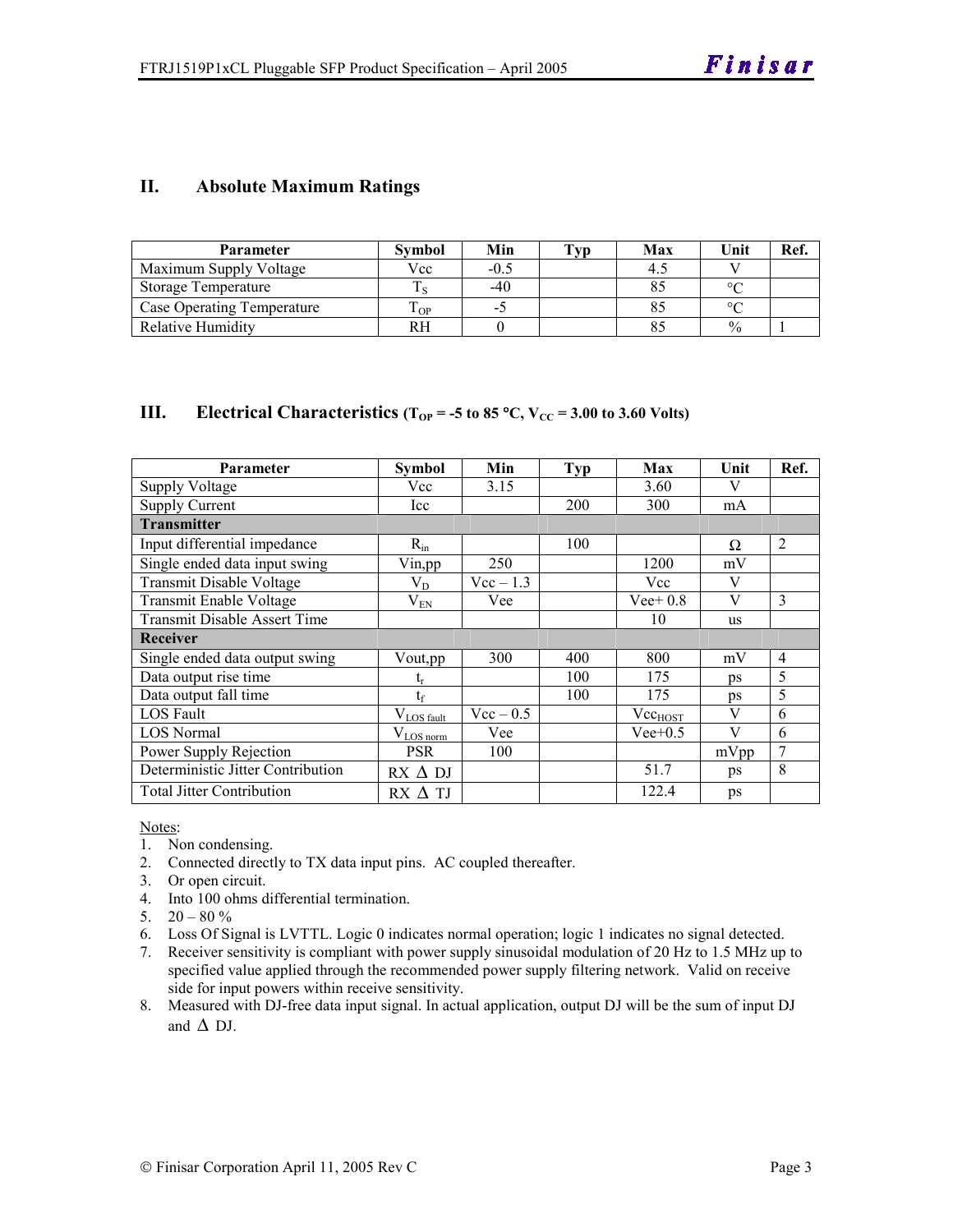| Parameter                                 | <b>Symbol</b>          | Min      | <b>Typ</b> | Max      | Unit       | Ref.           |
|-------------------------------------------|------------------------|----------|------------|----------|------------|----------------|
| <b>Transmitter</b>                        |                        |          |            |          |            |                |
| Output Opt. Pwr: 9/125 SMF                | $P_{\text{OUT}}$       | $\Omega$ |            | 5        | dBm        | $\overline{1}$ |
| Optical Wavelength                        | λ                      | 1540     |            | 1570     | nm         | $\overline{2}$ |
| Spectral Width (-20dB)                    | $\sigma$               |          |            | 1        | nm         | $\overline{2}$ |
| <b>Optical Extinction Ratio</b>           | ER                     | 9        |            |          | dB         |                |
| <b>Optical Modulation Amplitude</b>       | <b>OMA</b>             | 174      |            |          | μW         | 2,3            |
| Sidemode Supression ratio                 | $SSR_{min}$            | 30       |            |          | dB         |                |
| <b>Optical Rise/Fall Time</b>             | $t_r / t_f$            |          |            | 180      | ps         | $\overline{4}$ |
| <b>Relative Intensity Noise</b>           | <b>RIN</b>             |          |            | $-120$   | dB/Hz      |                |
| Deterministic Jitter Contribution         | $RX \Delta DI$         |          |            | 51.7     | ps         | 5              |
| <b>Total Jitter Contribution</b>          | $RX \Delta TI$         |          |            | 122.4    | ps         |                |
| Receiver                                  |                        |          |            |          |            |                |
| Average Rx Sensitivity $\omega$ 2.125     | $R_{SENS1}$            |          |            | $-21$    | dBm        | 6, 7           |
| Gb/s (2X Fibre Channel)                   |                        |          |            |          |            |                |
| Average Rx Sensitivity $\omega$ 1.25 Gb/s | $R_{SENS2}$            |          |            | $-22$    | dBm        | 6, 7           |
| (Gigabit Ethernet)                        |                        |          |            |          |            |                |
| Average Rx Sensitivity @ 1.06 Gb/s        | $R_{SENS1}$            |          |            | $-22$    | dBm        | 6, 7           |
| (1X Fibre Channel)                        |                        |          |            |          |            |                |
| Stressed RX sens. = 1.25 Gb/s             |                        |          | $-18$      | $-14.5$  | dBm        |                |
| Average Received Power                    | $Rx_{\underline{MAX}}$ |          |            | $\Omega$ | dBm        |                |
| Receiver Elec. 3 dB cutoff freq.          |                        |          |            | 1500     | <b>MHz</b> |                |
| Optical Center Wavelength                 | $\lambda_{\rm C}$      | 1270     |            | 1600     | nm         |                |
| Return Loss                               |                        | 12       |            |          | dB         |                |
| LOS De-Assert                             | LOS <sub>D</sub>       |          |            | $-23$    | dBm        |                |
| <b>LOS Assert</b>                         | $LOS_A$                | $-32$    |            |          | dBm        |                |
| LOS Hysteresis                            |                        | 0.5      |            |          | dB         |                |

#### **IV.** Optical Characteristics ( $T_{OP} = -5$  to 85°C,  $V_{CC} = 3.00$  to 3.60 Volts)

Notes:

- 1. Class 1 Laser Safety per FDA/CDRH and EN (IEC) 60825 regulations.
- 2. Meets curves in FC-PI 13.0 Figures 18 and 19, which allow trade-off between wavelength, spectral width and OMA.
- 3. Equivalent extinction ratio specification for Fibre Channel. Allows smaller ER at higher average power.
- 4. Unfiltered, 20-80%. Complies with IEEE 802.3 (Gig. E), FC 1x and 2x eye masks when filtered.
- 5. Measured with DJ-free data input signal. In actual application, output DJ will be the sum of input DJ and  $\Delta$  DJ.

6. Measured with conformance signals defined in FC-PI 13.0 specifications.

7. Measured with PRBS  $2^7$ -1 at  $10^{-12}$  BER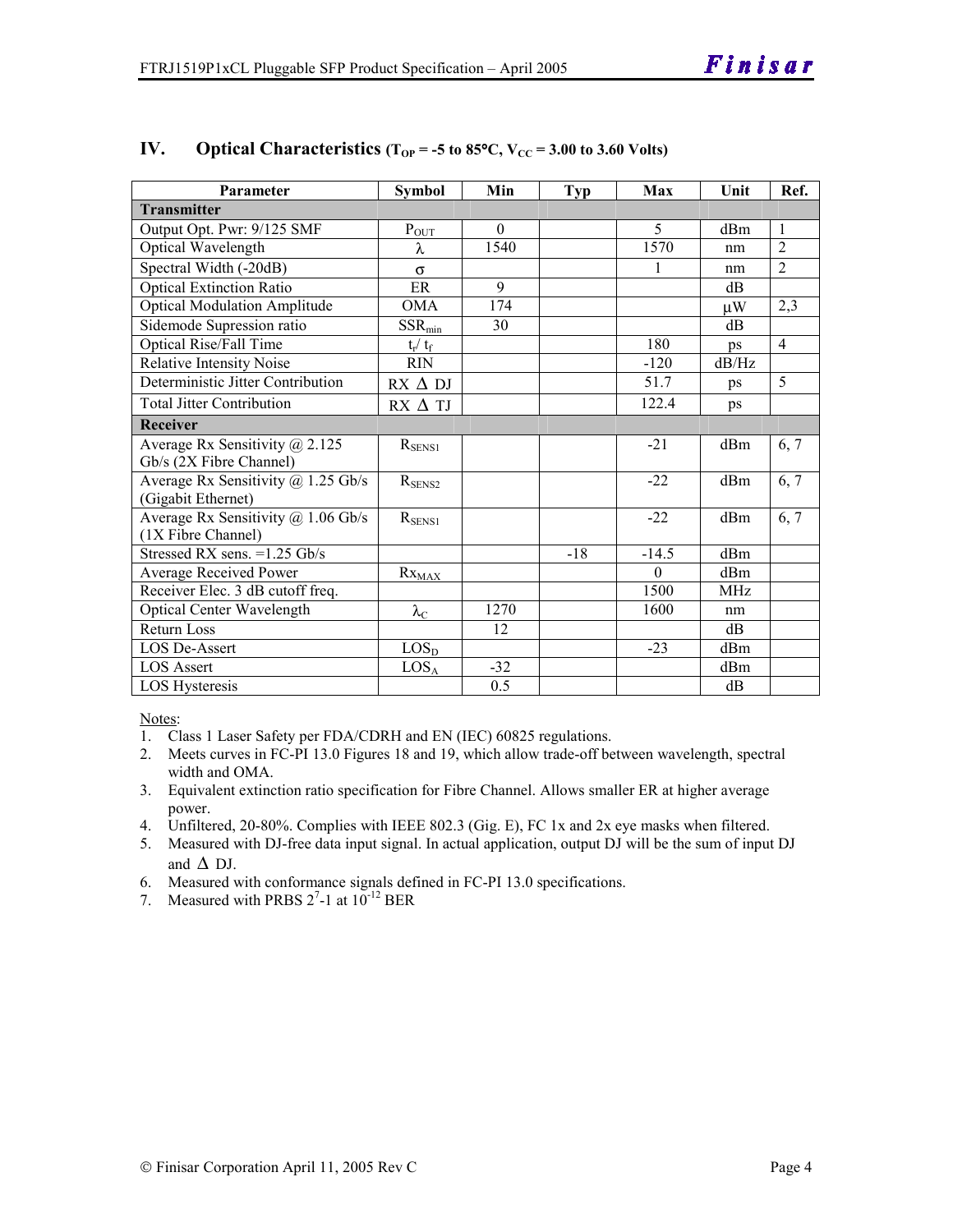#### **V. General Specifications**

| <b>Parameter</b>                     | <b>Symbol</b> | Min  | Typ | <b>Max</b> | <b>Units</b> | Ref. |
|--------------------------------------|---------------|------|-----|------------|--------------|------|
| Data Rate                            | BR.           | 1062 |     | 2125       | Mb/sec       |      |
| <b>Bit Error Rate</b>                | <b>BER</b>    |      |     | $10^{-12}$ |              |      |
| Max. Supported Link Length on        | $L_{MAX1}$    |      | 76  |            | km           | 3, 4 |
| $9/125 \mu m$ SMF @ 2X Fibre Channel |               |      |     |            |              |      |
| Max. Supported Link Length on        | $L_{MAX2}$    |      | 88  |            | km           | 3, 4 |
| $9/125 \mu m$ SMF @ Gigabit Ethernet |               |      |     |            |              |      |

Notes:

- 1. Gigabit Ethernet and 1x/2x Fibre Channel compliant.
- 2. Tested with a PRBS  $2^7$ -1 test pattern.
- 3. Dispersion limited per FC-PI Rev. 13
- 4. Attenuation of 0.25 dB/km is used for the link length calculations. Distances are indicative only and are calculated solely on link budget. A 2dB penalty is included for dispersion on >2Gb/s data rates. Please refer to the Optical Specifications in Table IV to calculate a more accurate link budget based on specific conditions in your application.

#### **VI. Environmental Specifications**

Finisar 1550nm SFP transceivers have an extended operating temperature range from  $-5^{\circ}$ C to  $+85^{\circ}$ C case temperature.

| <b>Parameter</b>           | Svmbol          | Min   | $\mathbf{T}_{\mathbf{V}\mathbf{p}}$ | Max | <b>Units</b> | Ref. |
|----------------------------|-----------------|-------|-------------------------------------|-----|--------------|------|
| Case Operating Temperature | $\mathbf{1}$ op | -     |                                     | 85  | $\sim$       |      |
| Storage Temperature        | $\pm$ sto       | $-40$ |                                     | 85  | $\circ$      |      |

#### **VII. Regulatory Compliance**

Finisar transceivers are Class 1 Laser Products and comply with US FDA regulations. These products are certified by TÜV and CSA to meet the Class 1 eye safety requirements of EN (IEC) 60825 and the electrical safety requirements of EN (IEC) 60950. Copies of certificates are available at Finisar Corporation upon request. Copies of the referenced certificates are available at Finisar Corporation upon request.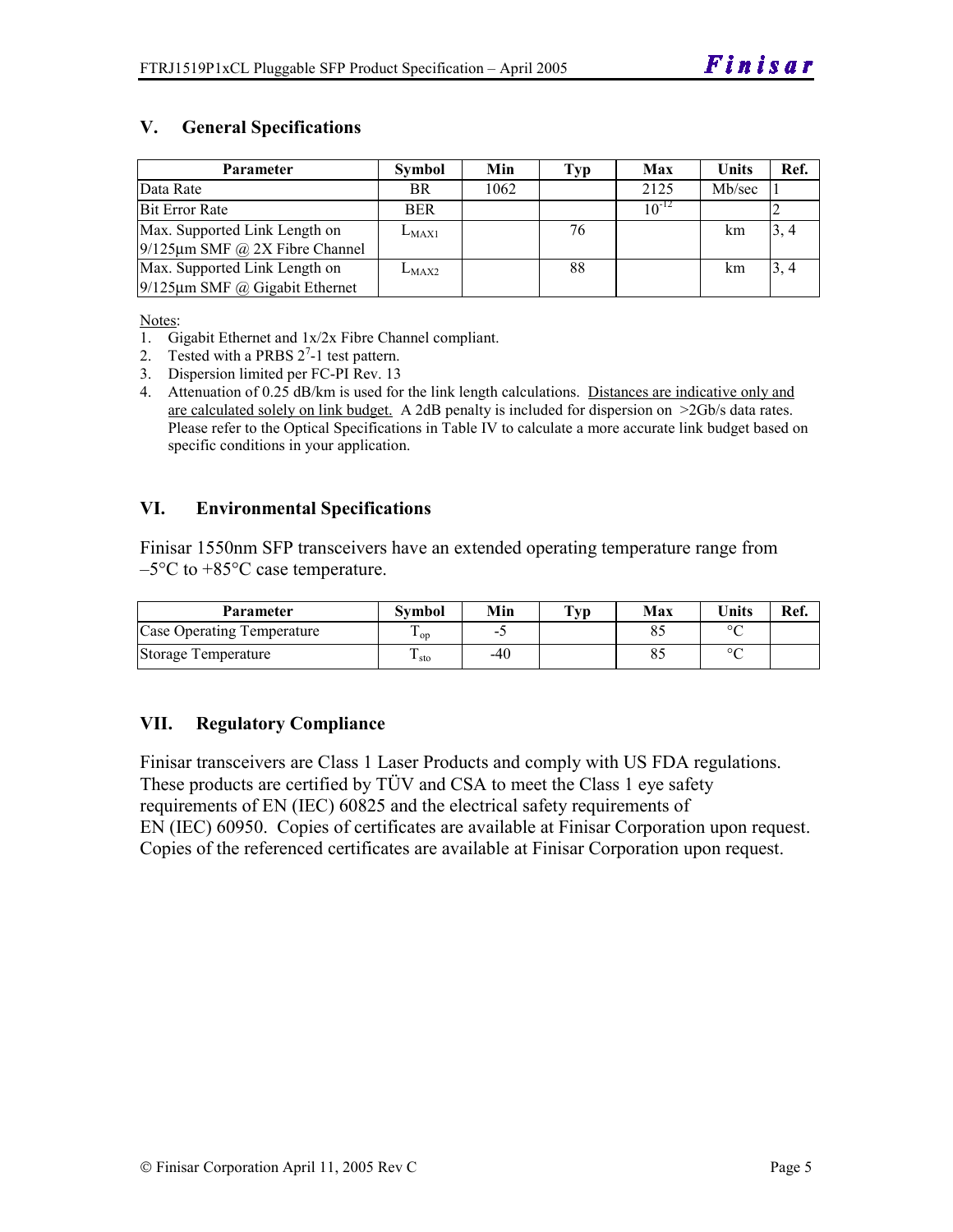#### **VIII. Digital Diagnostic Functions**

Finisar FTRJ1519P1xNL SFP transceivers support the 2-wire serial communication protocol as defined in the SFP MSA<sup>1</sup>. It is very closely related to the  $E^2$ PROM defined in the GBIC standard, with the same electrical specifications.

The standard SFP serial ID provides access to identification information that describes the transceiver's capabilities, standard interfaces, manufacturer, and other information.

Additionally, Finisar SFP transceivers provide a unique enhanced digital diagnostic monitoring interface, which allows real-time access to device operating parameters such as transceiver temperature, laser bias current, transmitted optical power, received optical power and transceiver supply voltage. It also defines a sophisticated system of alarm and warning flags, which alerts end-users when particular operating parameters are outside of a factory set normal range.

The SFP MSA defines a 256-byte memory map in  $E^2$ PROM that is accessible over a 2-wire serial interface at the 8 bit address 1010000X (A0h). The digital diagnostic monitoring interface makes use of the 8 bit address 1010001X (A2h), so the originally defined serial ID memory map remains unchanged. The interface is identical to, and is thus fully backward compatible with both the GBIC Specification and the SFP Multi Source Agreement. The complete interface is described in Finisar Application Note AN-2030: "Digital Diagnostics Monitoring Interface for SFP Optical Transceivers".

The operating and diagnostics information is monitored and reported by a Digital Diagnostics Transceiver Controller (DDTC) inside the transceiver, which is accessed through a 2-wire serial interface. When the serial protocol is activated, the serial clock signal (SCL, Mod Def 1) is generated by the host. The positive edge clocks data into the SFP transceiver into those segments of the E<sup>2</sup>PROM that are not write-protected. The negative edge clocks data from the SFP transceiver. The serial data signal (SDA, Mod Def 2) is bi-directional for serial data transfer. The host uses SDA in conjunction with SCL to mark the start and end of serial protocol activation. The memories are organized as a series of 8-bit data words that can be addressed individually or sequentially.

For more information, please see the SFP MSA documentation<sup>1</sup> or Finisar Application Note AN-2030.

Digital diagnostics for the FTRJ1519P1xNL are externally calibrated by default.

Please note that evaluation board FDB-1018 is available with Finisar ModDEMO software that allows simple to use communication over the 2-wire serial interface.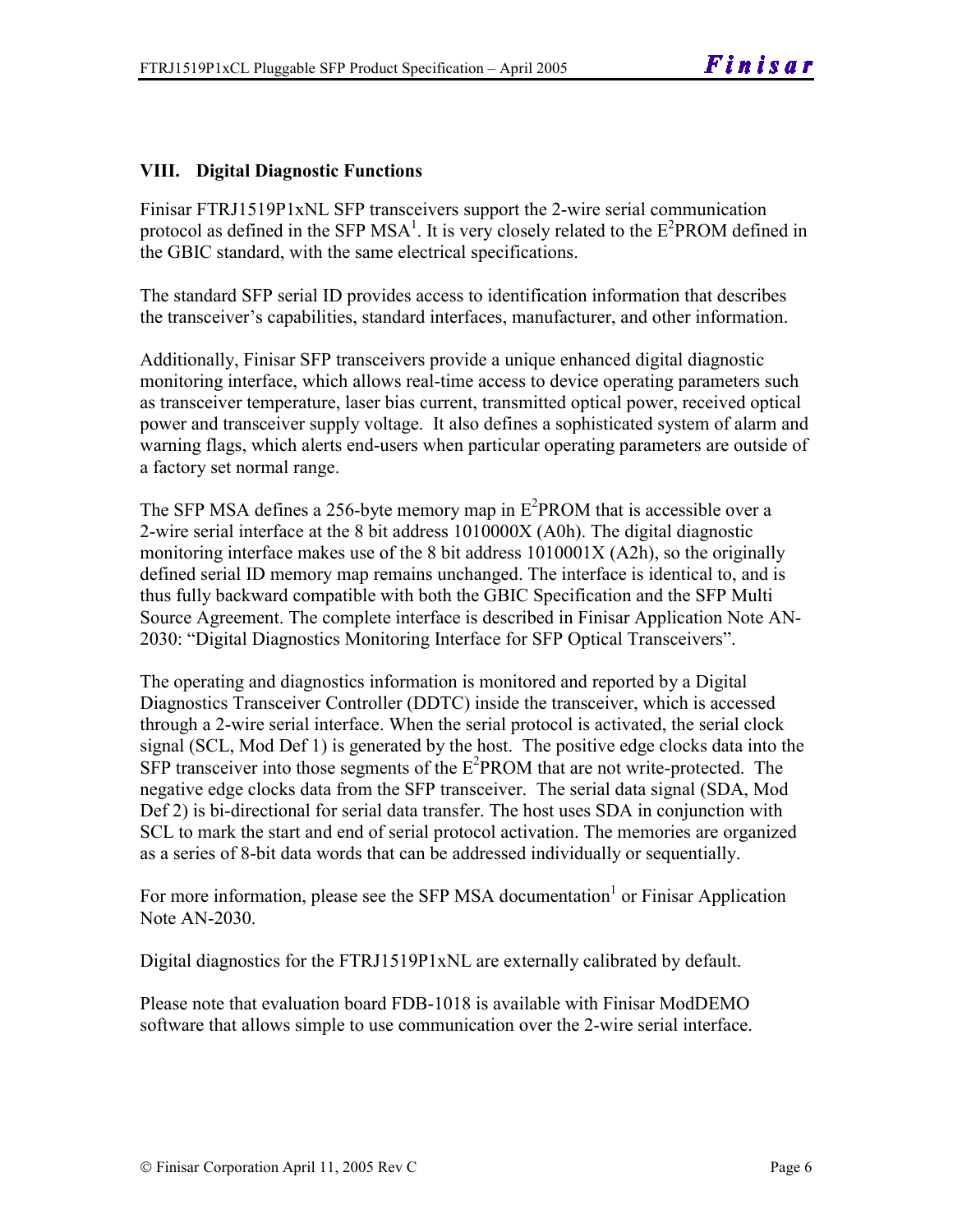#### **IX. Mechanical Specifications**

Finisar's OC-48/STM-16 Small Form Factor Pluggable (SFP) transceivers are compatible with the dimensions defined by the SFP Multi-Sourcing Agreement (MSA).



### **FTRJ1519P1BNL**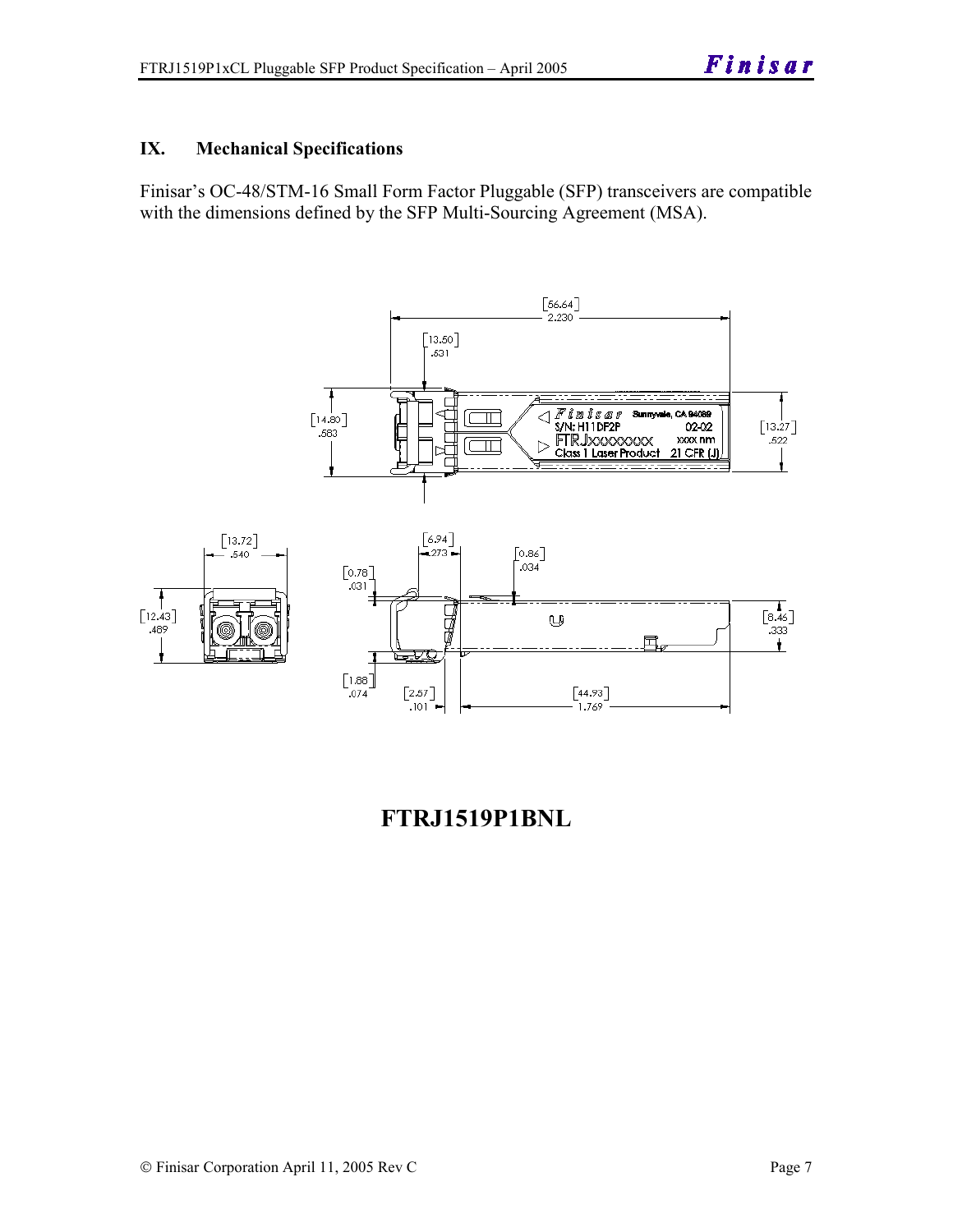



# **FTRJ1519P1WNL**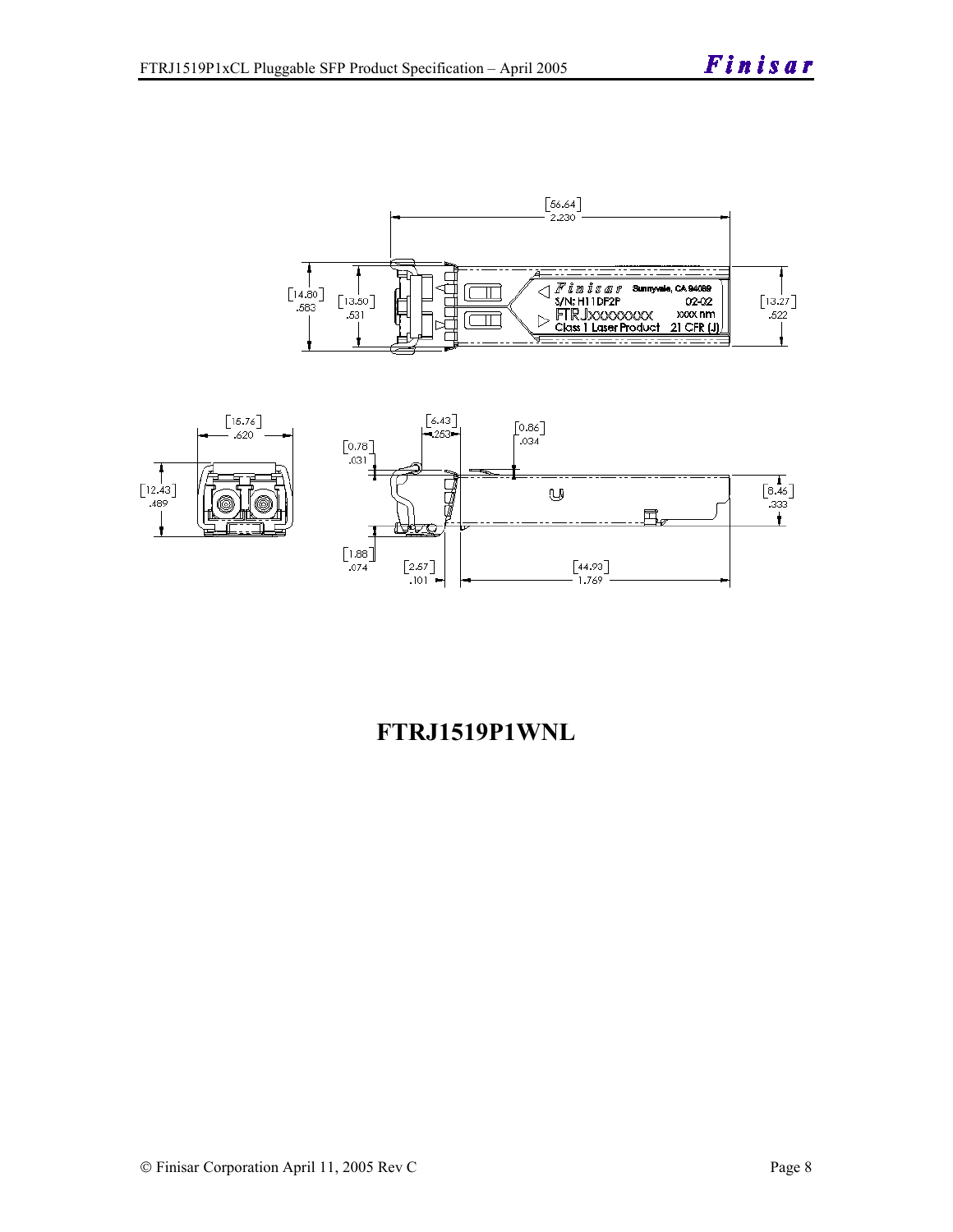**X. PCB Layout and Bezel Recommendations** 

# $\hat{\triangle}$ Through Holes are Unplated  $\sqrt{2}$ Rads and Vias are Chassis Ground, 11 Places  $\Delta$ atum and Basic Dimension Established by Customer

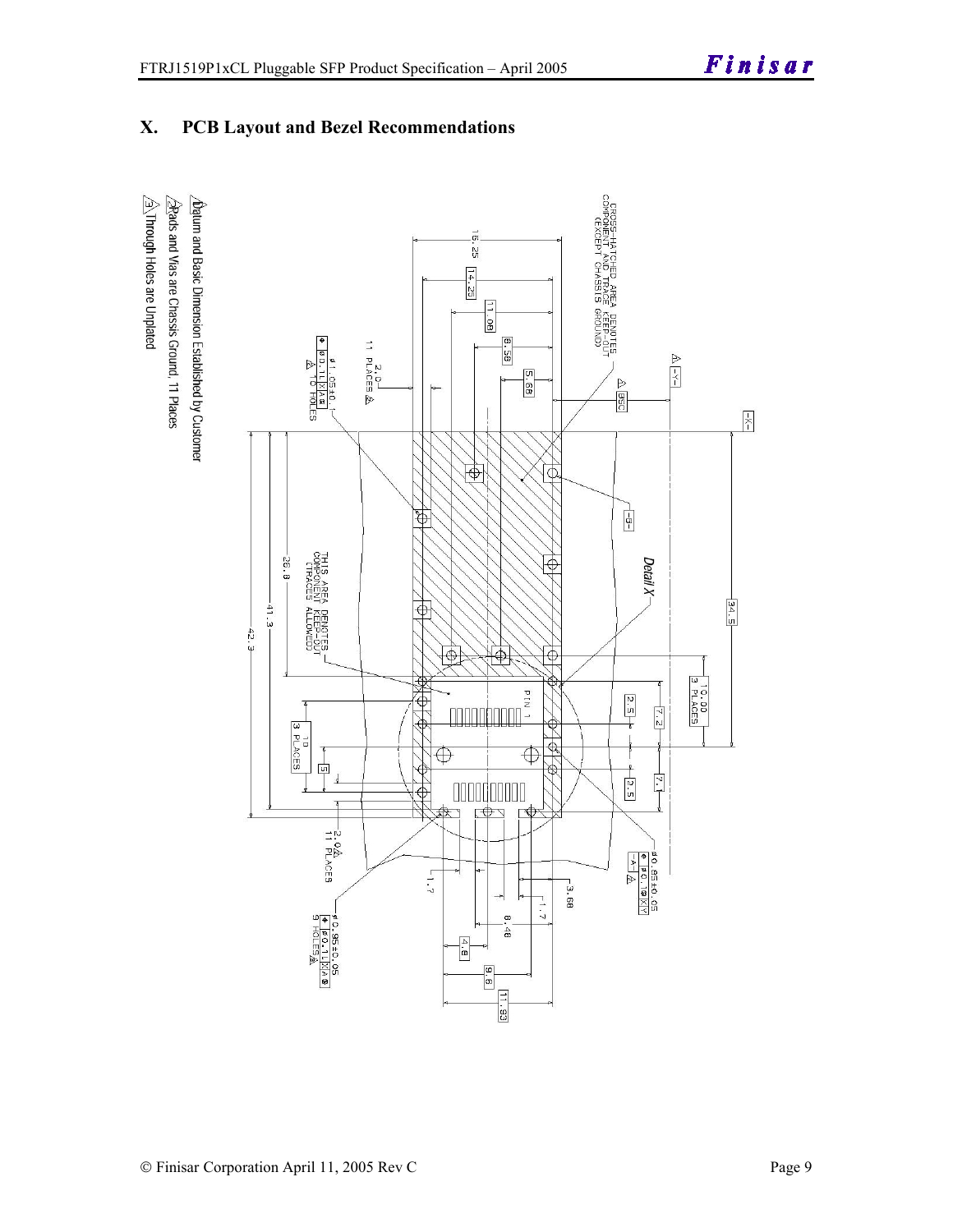





- $\triangle$  MINIMUM PITCH ILLUSTRATED, ENGLISH DIMENSIONS ARE FOR REFERENCE ONLY
- 2. NOT RECOMMENDED FOR PCI EXPANSION CARD APPLICATIONS